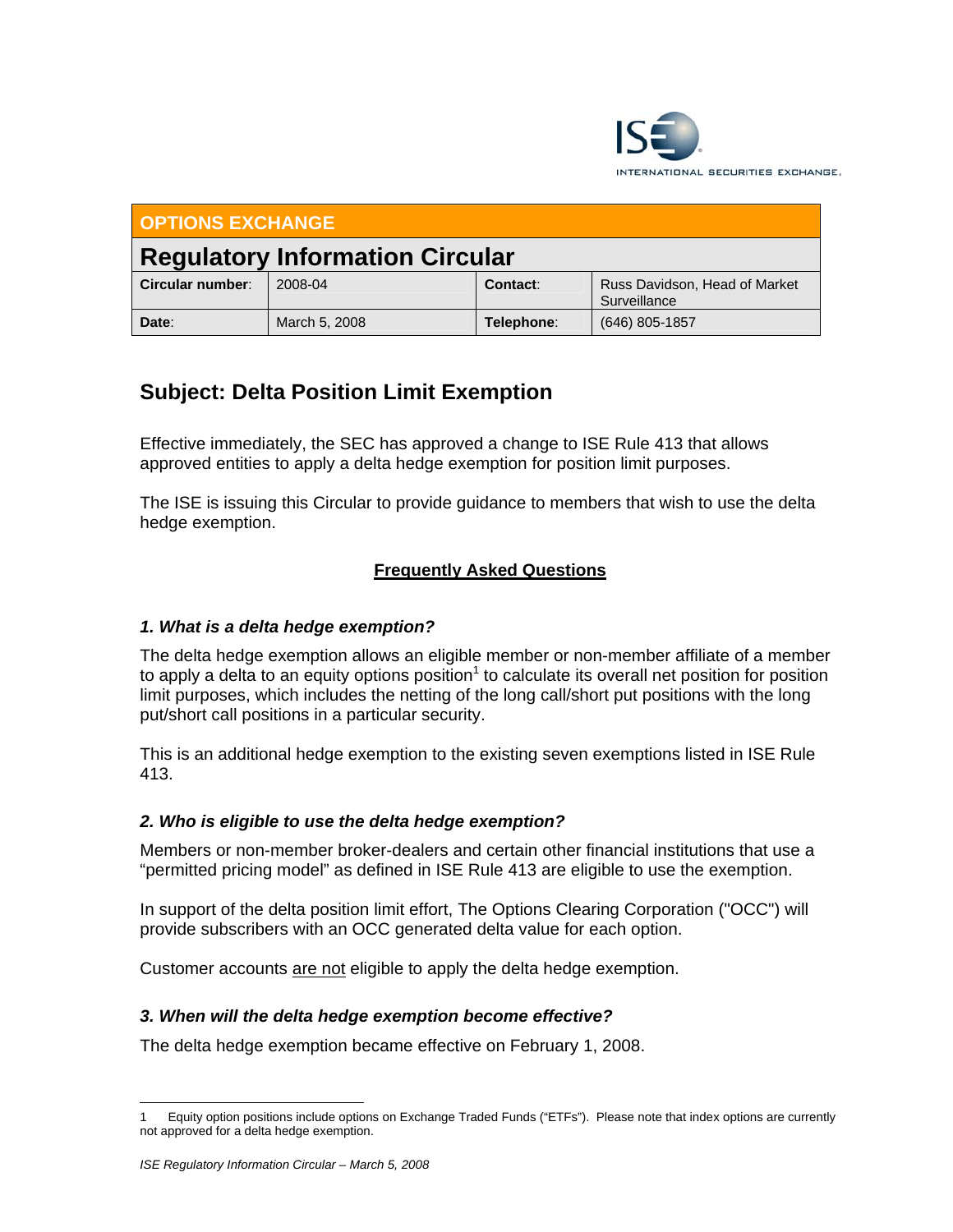## *4. What do I need to do to apply the delta hedge exemption?*

An entity that is eligible to rely on the delta hedge exemption must **first** provide the ISE with a written certification that the entity uses a "permitted pricing model" and is therefore eligible to apply this exemption.

A member carrying an account of a non-member affiliate that intends to rely on this exemption must first obtain from such non-member:

- 1. A written certification to the ISE that it is using a "permitted pricing model" and is therefore eligible to apply this exemption; and,
- 2. A written statement confirming that the non-member affiliate:
	- **is relying on this exemption;**
	- à will use only a permitted pricing model for purposes of net delta calculations;
	- à will promptly notify the member if it ceases to rely on this exemption;
	- à authorizes the member to provide information to the ISE or OCC;
	- à if using the OCC pricing model, has duly executed and delivered to the ISE such documents as the ISE may require as a condition for reliance on the exemption.

At this time the ISE expects that members and non-member affiliates electing to use the delta hedge exemption will inform the ISE of the specific account or entity identifying information that it intends to use to satisfy the reporting obligations of the exemption.

It is expected that the options exchanges and the Financial Industry Regulatory Authority ("FINRA") will include position limits, including the use of the delta hedge exemption, in a coordinated regulatory program pursuant to a "17d-2 agreement" in the near future<sup>2</sup>.

When the 17d-2 agreement is expanded to include position limits, common members of the 17d-2 participants will be allocated to one of the regulatory participants.

#### *5. Does the delta hedge exemption apply to the firm's overall position or can the firm use this exemption for specific accounts?*

A firm can apply the delta hedge exemption either to its entire position in a particular security or to the positions in a particular security held by one or more of its' **approved** "aggregation units." Within each aggregation unit there can be several trading units, as described in ISE Rule 413 (See bullet 9 for additional information on trading units).

In order for an "aggregation unit" to be approved, the firm must submit a written request to the ISE Market Surveillance Department or to the member's assigned regulator, as applicable (see 4 above), describing the aggregation unit, including specifically the reporting structure within the aggregation unit and the control aspects of the management for the unit, citing any overlaps in responsibilities. This should be followed with an explanation as to why the unit should be separated from the rest of the firm for position limit purposes.

<sup>&</sup>lt;sup>2</sup> The American Stock Exchange LLC (Amex); Boston Stock Exchange, Inc. (BOX); the Chicago Board Options Exchange, Inc. (CBOE), the International Securities Exchange LLC (ISE); NYSE Arca, Inc. (NYSE); the Philadelphia Stock Exchange, Inc. (PHLX) and FINRA, participate in an arrangement for allocation of regulatory responsibility pursuant to SEC Rule 17d-2.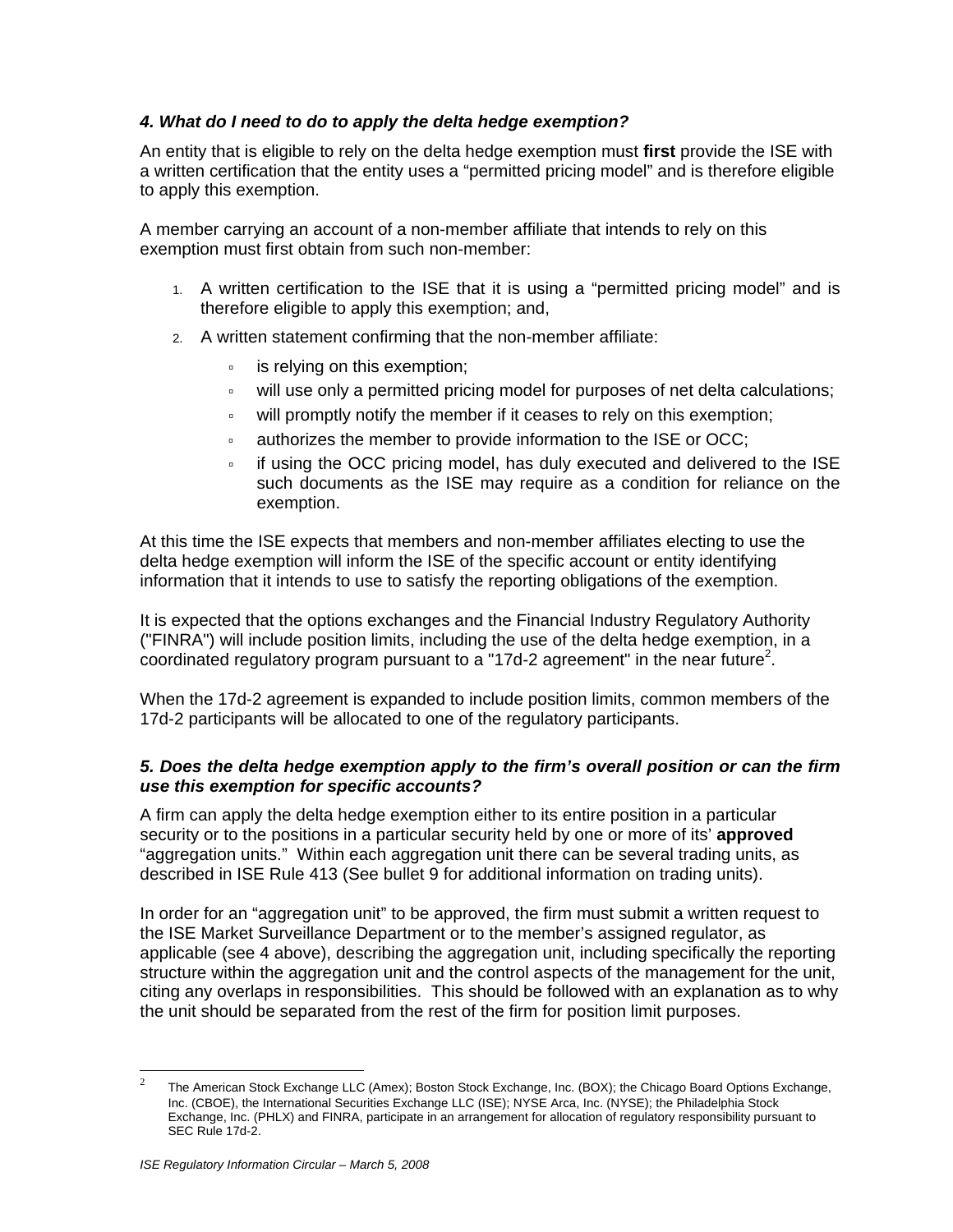## *6. What is an "Option Contract Equivalent of the Net Delta (OCEND)?"*

The OCEND is an aggregate position number adjusted for a series delta and is subject to the appropriate position limit.

For example, if a firm has a long call/short put position of 300,000 contracts with a 0.5 delta and a long put/short call position of 200,000 contracts with a 0.25 delta, the OCEND would be **long 100,000** deltas (300,000 \* 0.5) – (200,000 \* 0.25) for position limit reporting purposes.

Note that without applying the delta hedge exemption, this firm would be long 300,000 contracts and short 200,000 contracts for position limit reporting purposes as these positions could not be aggregated.

The OCEND should be submitted using the same specific account or entity identifying information that the firm provided to the ISE upon notice of intent to elect the delta hedge exemption.

#### *7. What are the reporting requirements if the delta hedge exemption is applied to the firm's entire position in a particular security (no separate aggregation units)?*

A) For OCC members, the requirement is:

Report the OCEND to the OCC through the "Delta Based Position Limit Aggregator Report" when the firm's equity options position in a particular security exceeds the position limit on a contract basis.

- B) For non-OCC members, the requirements are:
	- i) Report the OCEND to the OCC through the "Delta Based Position Limit Aggregator Report" when the firm's equity options position in a particular security exceeds the position limit on a contract basis.
	- ii) Report to the Large Option Position Report ("LOPR") when a position is greater than or equal to 200 contracts on the same side of the market (no change to the current reporting requirements). The LOPR should also be submitted using the same specific account or entity identifying information that it provided to the ISE upon notice of intent to elect the delta exemption.

## *8. What are the reporting requirements if a firm wants to apply the delta hedge exemption to different aggregation units?*

For OCC and non-OCC members, the requirements are:

- A) Report the OCEND to the OCC through the "Delta Based Position Limit Aggregator Report" when the aggregation unit's equity options position in a particular security exceeds the position limit on a contract basis.
- B) Report to the LOPR when a position is greater than or equal to 200 contracts on the same side of the market for each aggregation unit.
- C) The account or entity identifying information on these reports should be consistent with the specific account or entity identifying information provided to the ISE upon notice of intent to elect the delta hedge exemption.